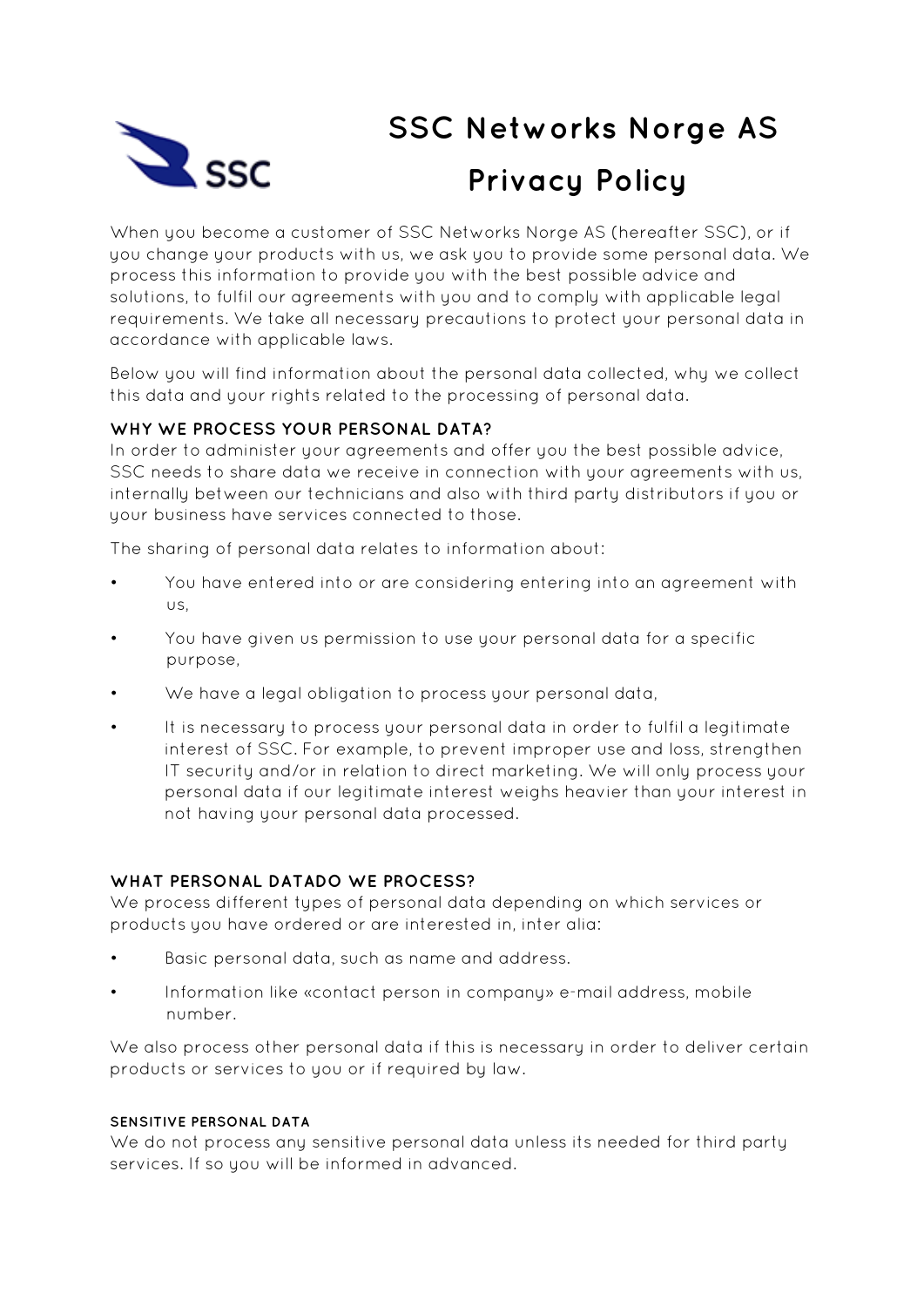## **WHEN AND HOW WE PROCESS YOUR PERSONAL DATA?**

We process personal data in connection with the delivery of our products, inter alia, invoicing, credit rating and CRM systems and Internal systems for service and support.

We process your personal data as long as it is necessary for the purpose for which your data is collected. This means, e.g., that the personal data we process on the basis of your consent will be deleted if you withdraw your consent. Personal data we process in order to fulfil an agreement with you will be deleted when the agreement is fulfilled and all obligations arising from the agreement are fulfilled.

## **FROM WHERE DO WE COLLECT THE INFORMATION?**

We collect most of the information from you or by observing your actions, e.g. when

- You complete requests or other forms in connection with the ordering of services and products on behalf of yourself or the company you represent,
- You submit certain documents to us,
- You use our website and fill out forms there,

# **THIRD PARTIES AND YOUR PERSONAL PARTIES**

We do not collect personal data from third party.

Third party actors we share personal data with:

- We will not disclose your personal data to others unless there is a legal basis for
	- such disclosure or its needed to order the services from third party providers.
	- In such cases we asure to protect your data and use standard legal forms.
- We disclose the information necessary to give you good advice and service to our

suppliers and third party providers.

## **YOUR RIGHTS - Right of access to your personal data**

You have the right to obtain access to the personal data we process, including from where the data is collected and for what purpose the data is used. You have the right to know for how long we store

your personal data and who receives information about you to the extent that we transfer personal

data in Norway and abroad. However, your right to obtain access may be limited by law or to protect

the privacy of others or for the sake of our business and practice. Our knowledge of the market, our

business secrets, our internal assessments and other material may also be excluded from access.